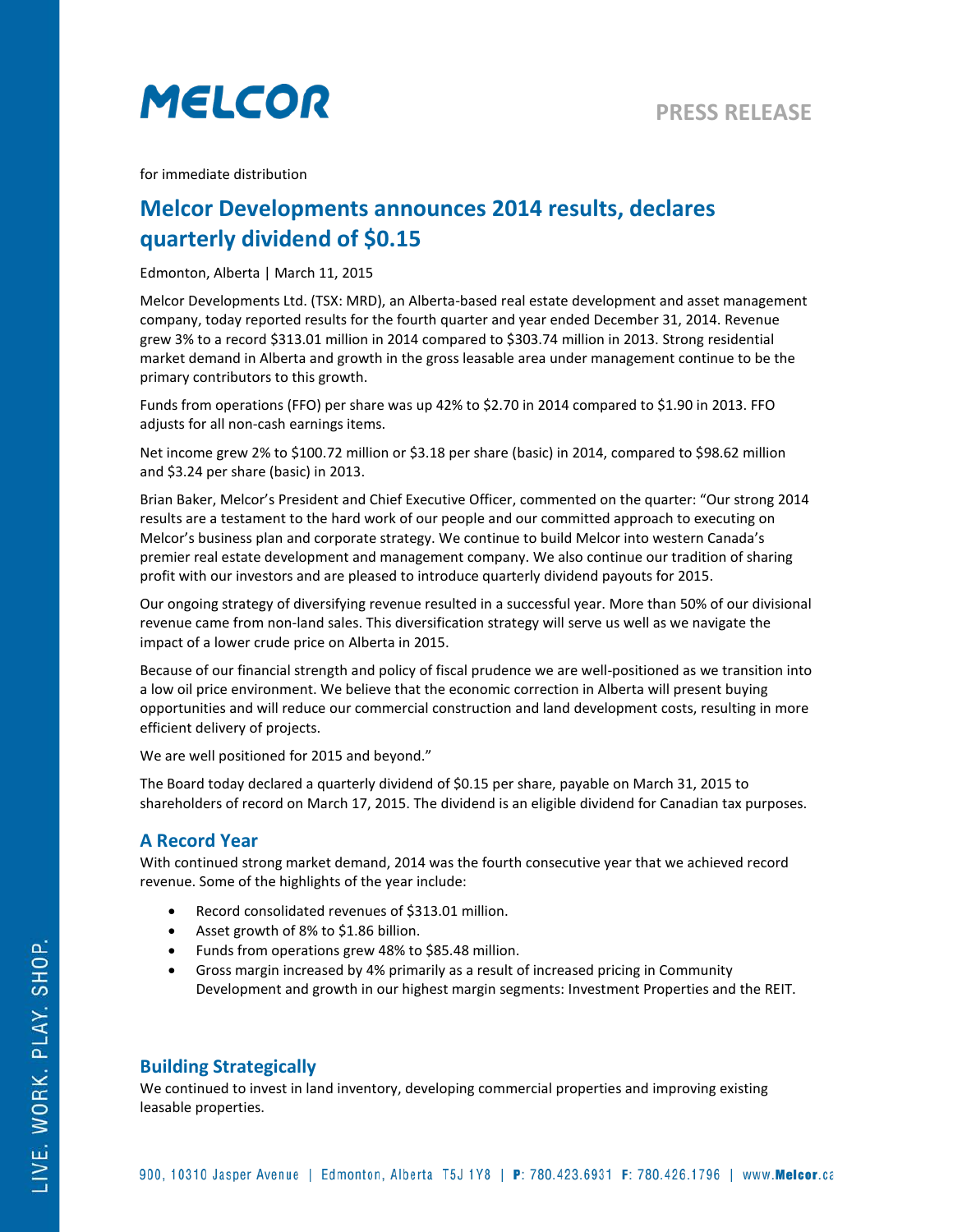- The Community Development division added several parcels of raw land for future development:
	- o We acquired 122.85 acres of raw land in Goodyear, Arizona which will be allocated for residential development.
	- o We increased our Canadian land holdings by 722.57 acres in our key regions and markets. The acquired land is primarily allocated to residential development.
- The Property Development division completed and transferred projects totaling \$161.05 million in 2014, compared to \$26.94 million in 2013, to our Investment Properties division. This includes 22 buildings totalling 555,010 sf in new GLA (at 100%). This compares with 13 buildings and 103,388 sf last year.
- Our portfolio of managed properties grew by 33% through third-party acquisitions and transfers of completed buildings from our Property Development division.
	- o Melcor completed third party commercial property acquisitions, which included two office buildings in Phoenix, Arizona. These acquisitions added 59,220 sf at a cost of \$12.27 million.
	- o The REIT completed three third-party property acquisitions, adding 249,361 sf at a cost of \$42.83 million.
- The REIT acquired six properties and two additional phases in existing properties (793,941 sf) from Melcor for \$151.75 million.
- Melcor and the REIT invested \$4.77 million in capital improvements to existing properties.

## **Return to Shareholders**

We continue our tradition of sharing profit with our investors. During 2014, we paid annual dividends of \$0.58 per share, representing 16% growth over 2013 regular dividends.

For 2015, we changed our semi-annual dividend schedule to a quarterly payout and declared a dividend of \$0.15 per share payable on March 31, 2015 to shareholders of record on March 17, 2015.

We have been paying dividends since 1969.

## **Outlook**

We own a high quality portfolio of assets, including raw land, developed land inventory (including residential lots and acres for multi-family and commercial development), income-producing properties and championship golf courses. Alberta, our largest market, has undergone dramatic changes in economic outlook over the past few months as a result of lower oil prices. Despite this, we continue to see active interest in our residential communities and land inventory as well as leasing activity for our incomeproducing and under-development commercial properties.

We will continue to take advantage of opportunities to diversify our asset base both geographically and by product type. Our business model has adapted to changing times for over 90 years. We continue to operate with a disciplined, conservative approach designed to ensure that we remain profitable while achieving our fundamental goals of protecting shareholder investment and sharing corporate profit with our shareholders.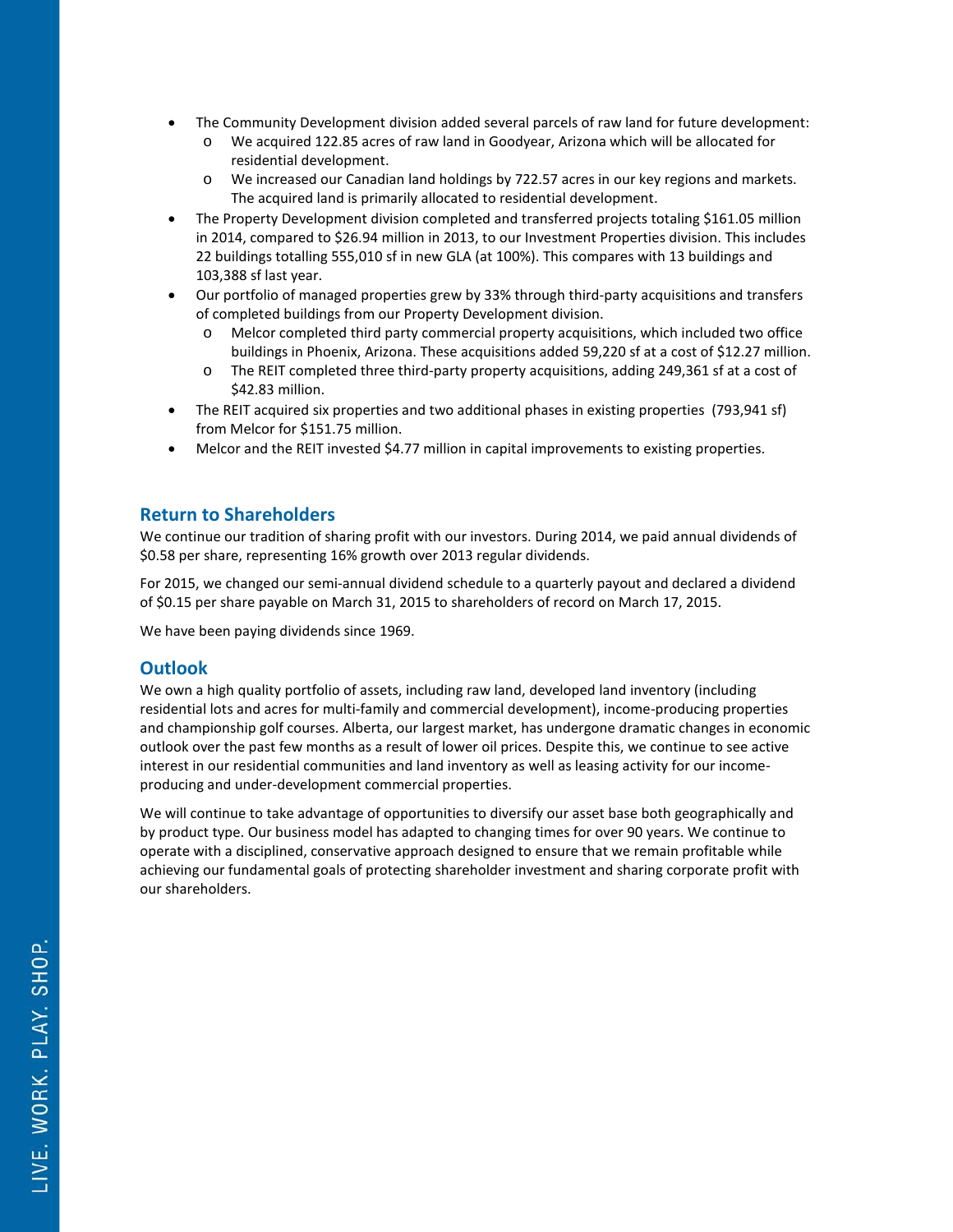# **Selected Highlights**

| (\$000s except as noted)                       | 2014      | 2013      | <b>Change</b> |
|------------------------------------------------|-----------|-----------|---------------|
| Revenue                                        | 313,009   | 303,742   | 3.1%          |
| Gross margin (%) *                             | 48.0%     | 44.4%     | 8.1%          |
| Fair value adjustment on investment properties | 12,828    | 47,571    | $(73.0)\%$    |
| Net income                                     | 100,719   | 98,623    | 2.1%          |
| Net margin (%) *                               | 32.2%     | 32.5%     | (0.9)%        |
| Adjusted earnings*                             | 91,699    | 110,439   | (17.0)%       |
| Funds from operations *                        | 85,477    | 57,859    | 47.7%         |
| Shareholders' equity                           | 901,335   | 769,231   | 17.2%         |
| <b>Total assets</b>                            | 1,863,296 | 1,727,933 | 7.8%          |
| Cash from operations                           | 69,663    | 64,651    | 7.8%          |
| Per Share Data                                 |           |           |               |
| <b>Basic earnings</b>                          | 3.18      | 3.24      | (1.9)%        |
| Diluted earnings                               | 3.06      | 3.05      | 0.3%          |
| Adjusted basic earnings*                       | 2.89      | 3.63      | (20.4)%       |
| Adjusted diluted earnings*                     | 2.75      | 3.35      | (17.9)%       |
| Funds from operations *                        | 2.70      | 1.90      | 42.1%         |
| Book value *                                   | 27.22     | 25.03     | 8.7%          |

\* See non-standard measures in the annual MD&A for definitions and calculations.

#### **MD&A and Financial Statements**

Information included in this press release is a summary of results. This press release should be read in conjunction with Melcor's 2014 Annual Report. Melcor's consolidated financial statements and management's discussion and analysis for the three-months and year ended December 31, 2014 can be found on the company's website at www.Melcor.ca or on SEDAR [\(www.sedar.com\)](http://www.sedar.com/).

#### **Annual General Meeting**

We invite shareholders to join us at Melcor's annual general meeting on April 23, 2015 at 11:00 am MDT. The meeting will be held in the Empire Ballroom at the Fairmont Hotel Macdonald, 10065 - 100 Street NW, Edmonton, Alberta. We look forward to seeing you there.

#### **About Melcor Developments Ltd.**

Melcor is a diversified real estate development and asset management company that transforms real estate from raw land through to high-quality finished product in both residential and commercial built form. Melcor develops and manages mixed-use residential communities, business and industrial parks, office buildings, retail commercial centres and golf courses.